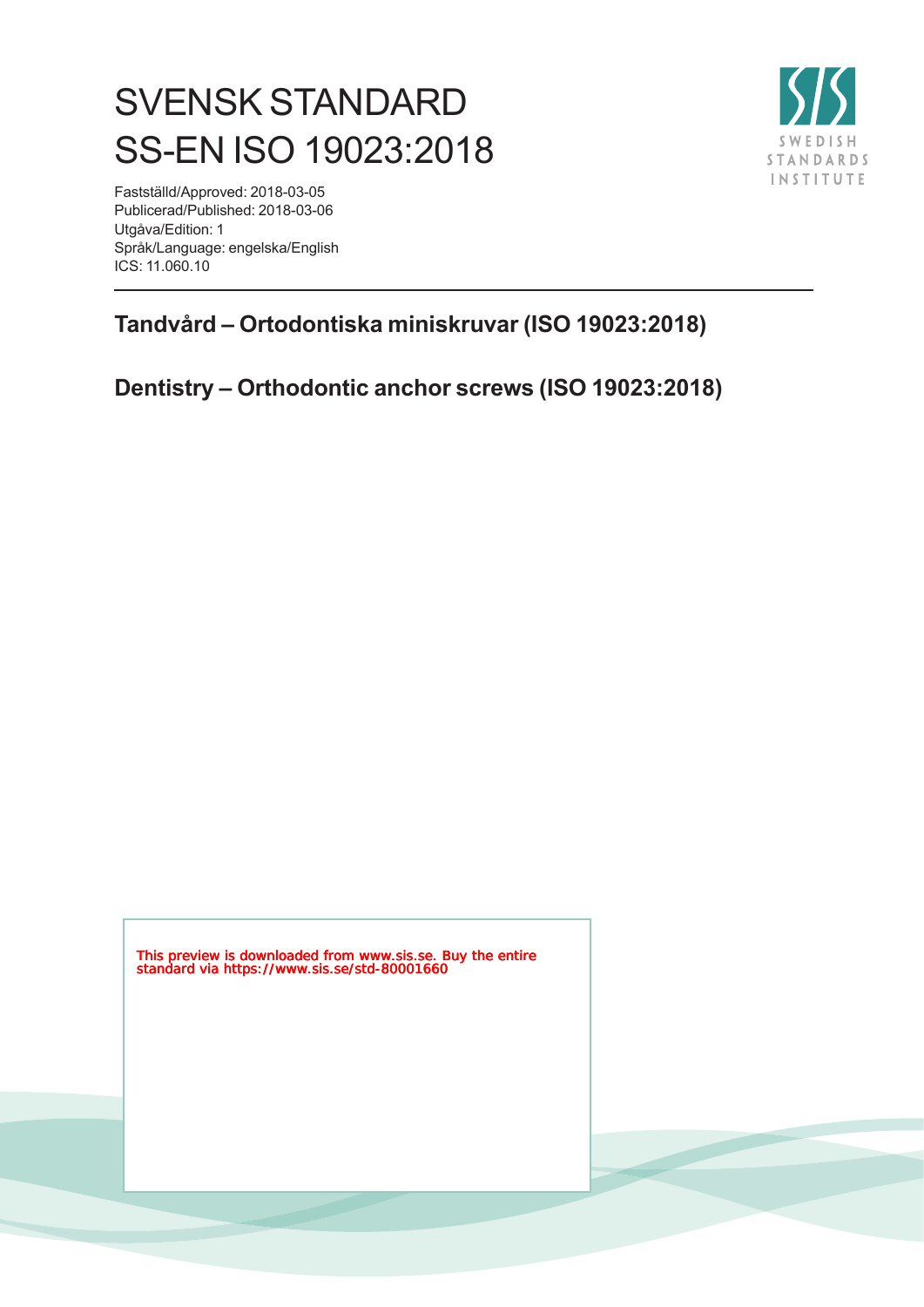# Standarder får världen att fungera

*SIS (Swedish Standards Institute) är en fristående ideell förening med medlemmar från både privat och offentlig sektor. Vi är en del av det europeiska och globala nätverk som utarbetar internationella standarder. Standarder är dokumenterad kunskap utvecklad av framstående aktörer inom industri, näringsliv och samhälle och befrämjar handel över gränser, bidrar till att processer och produkter blir säkrare samt effektiviserar din verksamhet.* 

### **Delta och påverka**

Som medlem i SIS har du möjlighet att påverka framtida standarder inom ditt område på nationell, europeisk och global nivå. Du får samtidigt tillgång till tidig information om utvecklingen inom din bransch.

### **Ta del av det färdiga arbetet**

Vi erbjuder våra kunder allt som rör standarder och deras tillämpning. Hos oss kan du köpa alla publikationer du behöver – allt från enskilda standarder, tekniska rapporter och standardpaket till handböcker och onlinetjänster. Genom vår webbtjänst e-nav får du tillgång till ett lättnavigerat bibliotek där alla standarder som är aktuella för ditt företag finns tillgängliga. Standarder och handböcker är källor till kunskap. Vi säljer dem.

### **Utveckla din kompetens och lyckas bättre i ditt arbete**

Hos SIS kan du gå öppna eller företagsinterna utbildningar kring innehåll och tillämpning av standarder. Genom vår närhet till den internationella utvecklingen och ISO får du rätt kunskap i rätt tid, direkt från källan. Med vår kunskap om standarders möjligheter hjälper vi våra kunder att skapa verklig nytta och lönsamhet i sina verksamheter.

**Vill du veta mer om SIS eller hur standarder kan effektivisera din verksamhet är du välkommen in på www.sis.se eller ta kontakt med oss på tel 08-555 523 00.**

## Standards make the world go round

*SIS (Swedish Standards Institute) is an independent non-profit organisation with members from both the private and public sectors. We are part of the European and global network that draws up international standards. Standards consist of documented knowledge developed by prominent actors within the industry, business world and society. They promote cross-border trade, they help to make processes and products safer and they streamline your organisation.*

### **Take part and have influence**

As a member of SIS you will have the possibility to participate in standardization activities on national, European and global level. The membership in SIS will give you the opportunity to influence future standards and gain access to early stage information about developments within your field.

### **Get to know the finished work**

We offer our customers everything in connection with standards and their application. You can purchase all the publications you need from us - everything from individual standards, technical reports and standard packages through to manuals and online services. Our web service e-nav gives you access to an easy-to-navigate library where all standards that are relevant to your company are available. Standards and manuals are sources of knowledge. We sell them.

### **Increase understanding and improve perception**

With SIS you can undergo either shared or in-house training in the content and application of standards. Thanks to our proximity to international development and ISO you receive the right knowledge at the right time, direct from the source. With our knowledge about the potential of standards, we assist our customers in creating tangible benefit and profitability in their organisations.

**If you want to know more about SIS, or how standards can streamline your organisation, please visit www.sis.se or contact us on phone +46 (0)8-555 523 00**



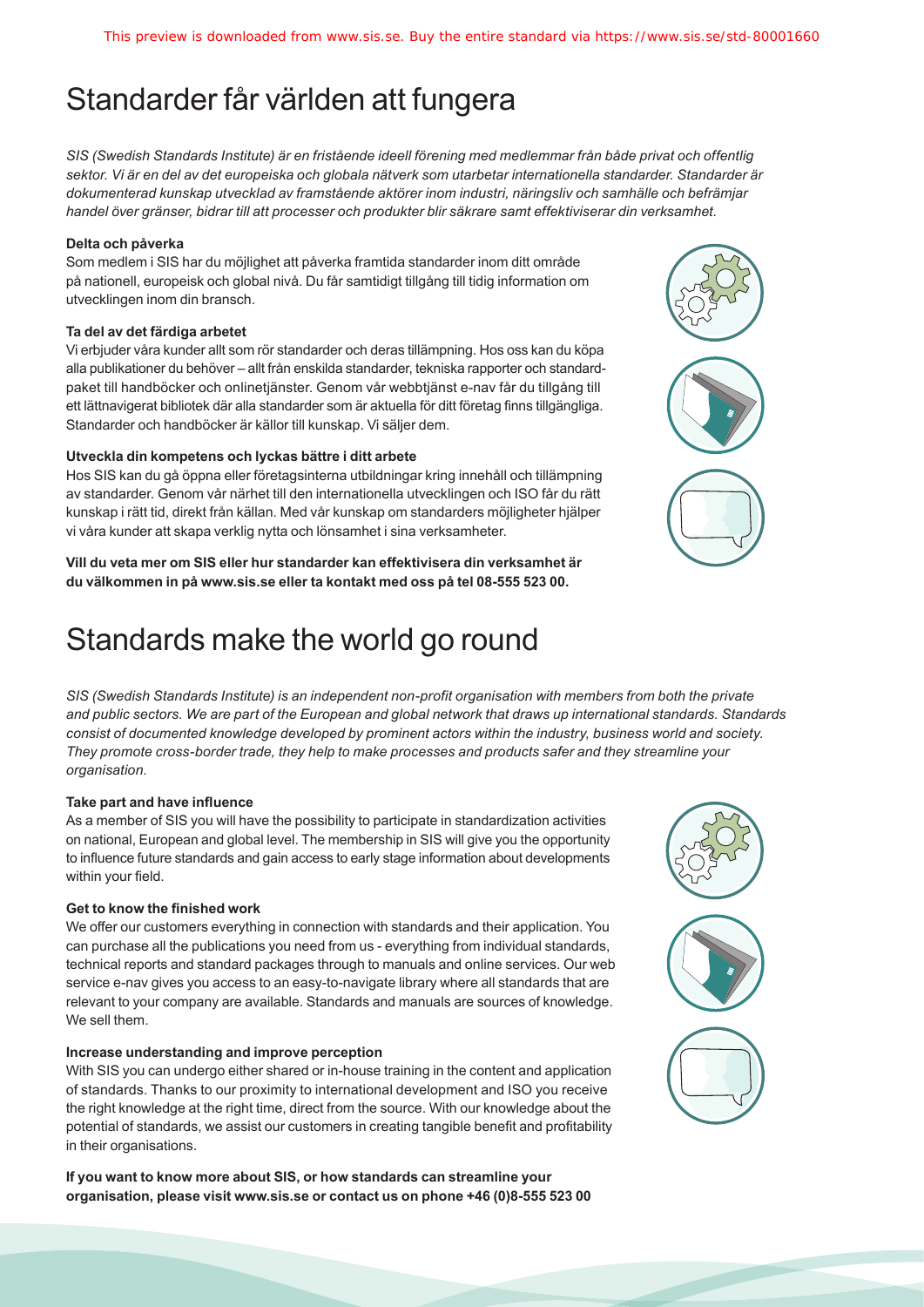Europastandarden EN ISO 19023:2018 gäller som svensk standard. Detta dokument innehåller den officiella engelska versionen av EN ISO 19023:2018.

The European Standard EN ISO 19023:2018 has the status of a Swedish Standard. This document contains the official version of EN ISO 19023:2018.

© Copyright / Upphovsrätten till denna produkt tillhör SIS, Swedish Standards Institute, Stockholm, Sverige. Användningen av denna produkt regleras av slutanvändarlicensen som återfinns i denna produkt, se standardens sista sidor.

© Copyright SIS, Swedish Standards Institute, Stockholm, Sweden. All rights reserved. The use of this product is governed by the end-user licence for this product. You will find the licence in the end of this document.

*Upplysningar om sakinnehållet i standarden lämnas av SIS, Swedish Standards Institute, telefon 08-555 520 00. Standarder kan beställas hos SIS som även lämnar allmänna upplysningar om svensk och utländsk standard.*

*Information about the content of the standard is available from the Swedish Standards Institute (SIS), telephone +46 8 555 520 00. Standards may be ordered from SIS, who can also provide general information about Swedish and foreign standards.*

Denna standard är framtagen av kommittén för Tandvård, SIS / TK 327.

Har du synpunkter på innehållet i den här standarden, vill du delta i ett kommande revideringsarbete eller vara med och ta fram andra standarder inom området? Gå in på www.sis.se - där hittar du mer information.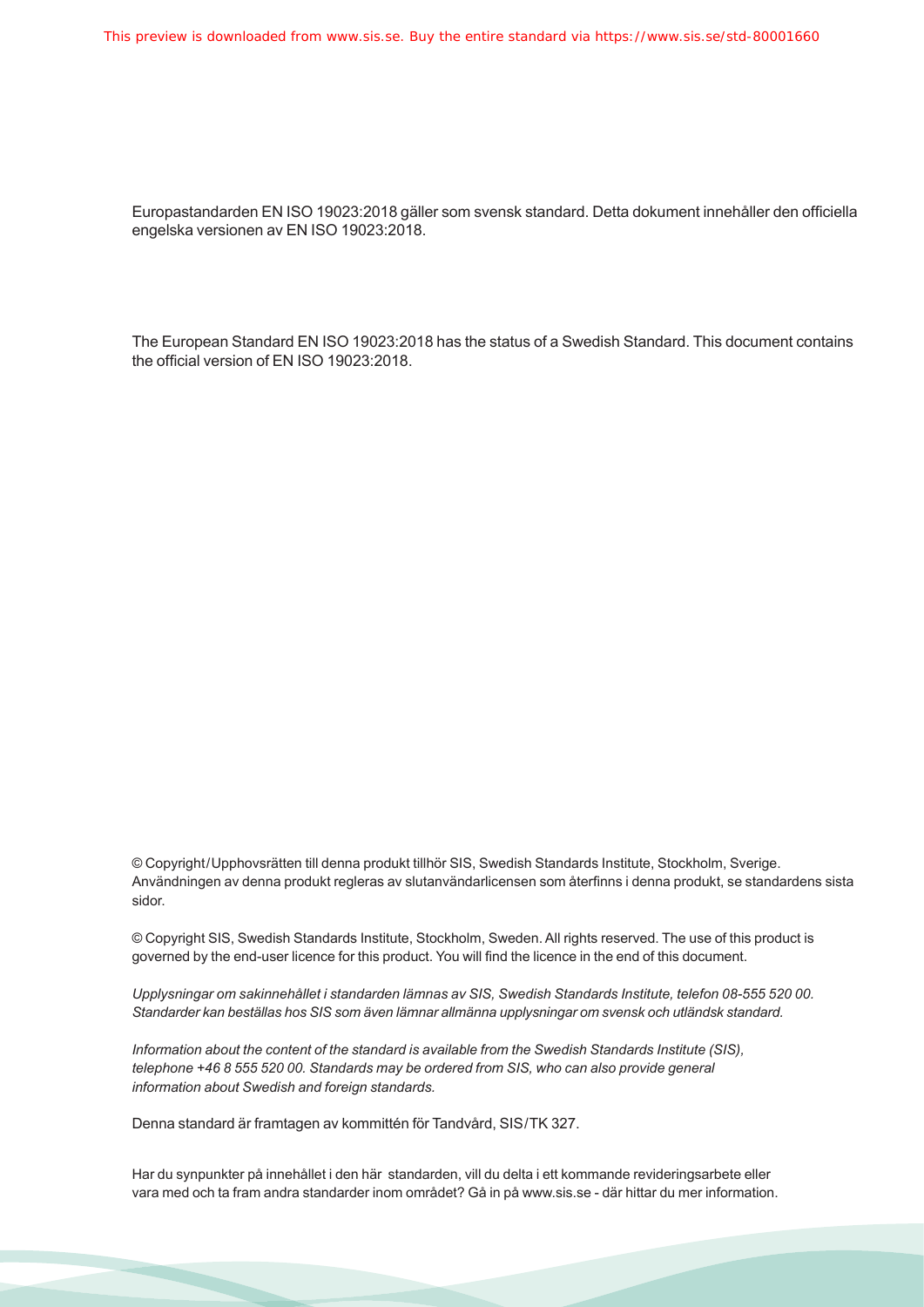This preview is downloaded from www.sis.se. Buy the entire standard via https://www.sis.se/std-80001660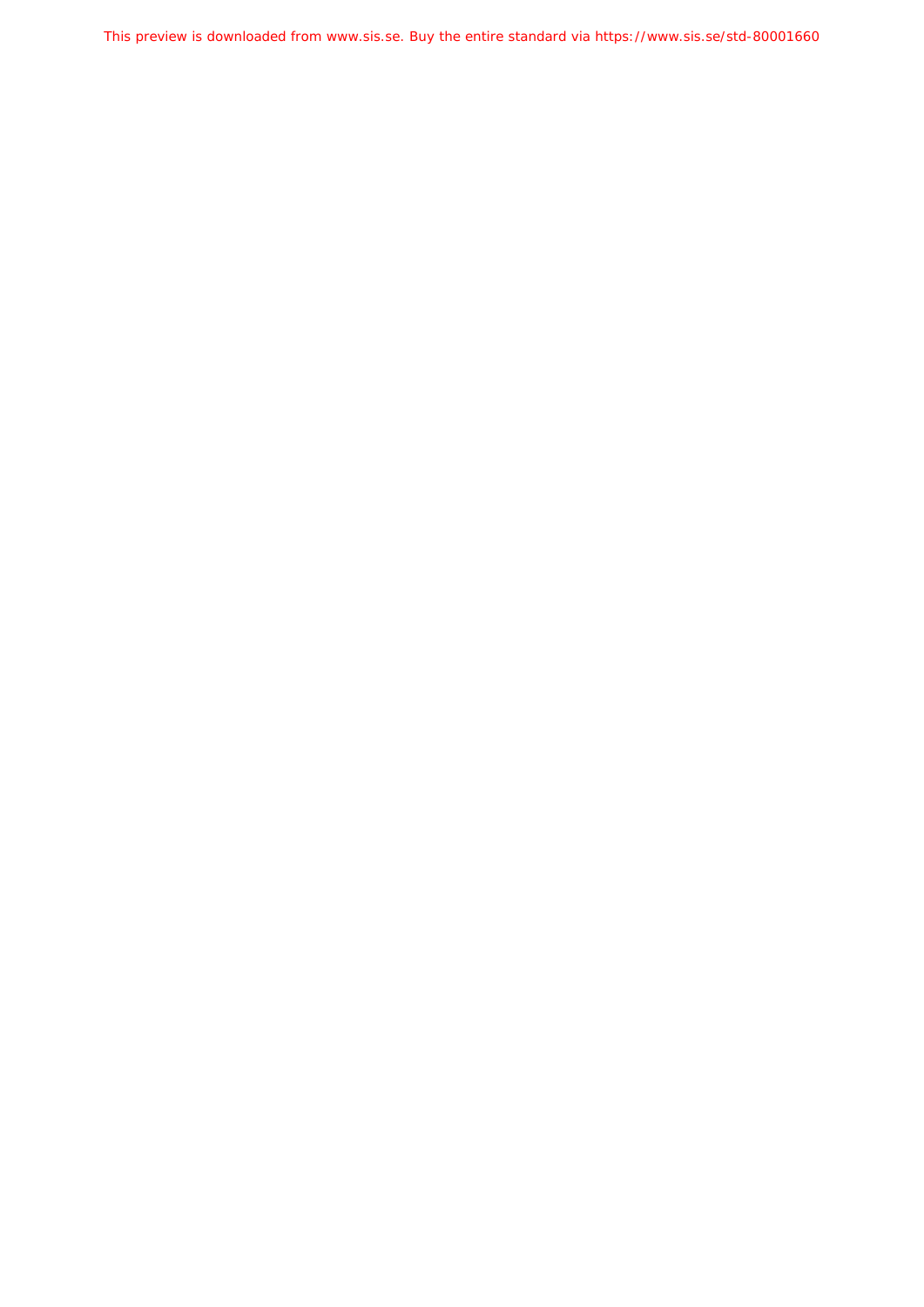# EUROPEAN STANDARD NORME EUROPÉENNE EUROPÄISCHE NORM

# **EN ISO 19023**

February 2018

ICS 11.060.10

English Version

## Dentistry - Orthodontic anchor screws (ISO 19023:2018)

Médecine bucco-dentaire - Vis d'ancrage orthodontiques (ISO 19023:2018)

 Zahnheilkunde - Kieferorthopädische Ankerschrauben (ISO 19023:2018)

This European Standard was approved by CEN on 2 February 2018.

CEN members are bound to comply with the CEN/CENELEC Internal Regulations which stipulate the conditions for giving this European Standard the status of a national standard without any alteration. Up-to-date lists and bibliographical references concerning such national standards may be obtained on application to the CEN-CENELEC Management Centre or to any CEN member.

This European Standard exists in three official versions (English, French, German). A version in any other language made by translation under the responsibility of a CEN member into its own language and notified to the CEN-CENELEC Management Centre has the same status as the official versions.

CEN members are the national standards bodies of Austria, Belgium, Bulgaria, Croatia, Cyprus, Czech Republic, Denmark, Estonia, Finland, Former Yugoslav Republic of Macedonia, France, Germany, Greece, Hungary, Iceland, Ireland, Italy, Latvia, Lithuania, Luxembourg, Malta, Netherlands, Norway, Poland, Portugal, Romania, Serbia, Slovakia, Slovenia, Spain, Sweden, Switzerland, Turkey and United Kingdom.



EUROPEAN COMMITTEE FOR STANDARDIZATION COMITÉ EUROPÉEN DE NORMALISATION EUROPÄISCHES KOMITEE FÜR NORMUNG

**CEN-CENELEC Management Centre: Rue de la Science 23, B-1040 Brussels** 

Ref. No. EN ISO 19023:2018 E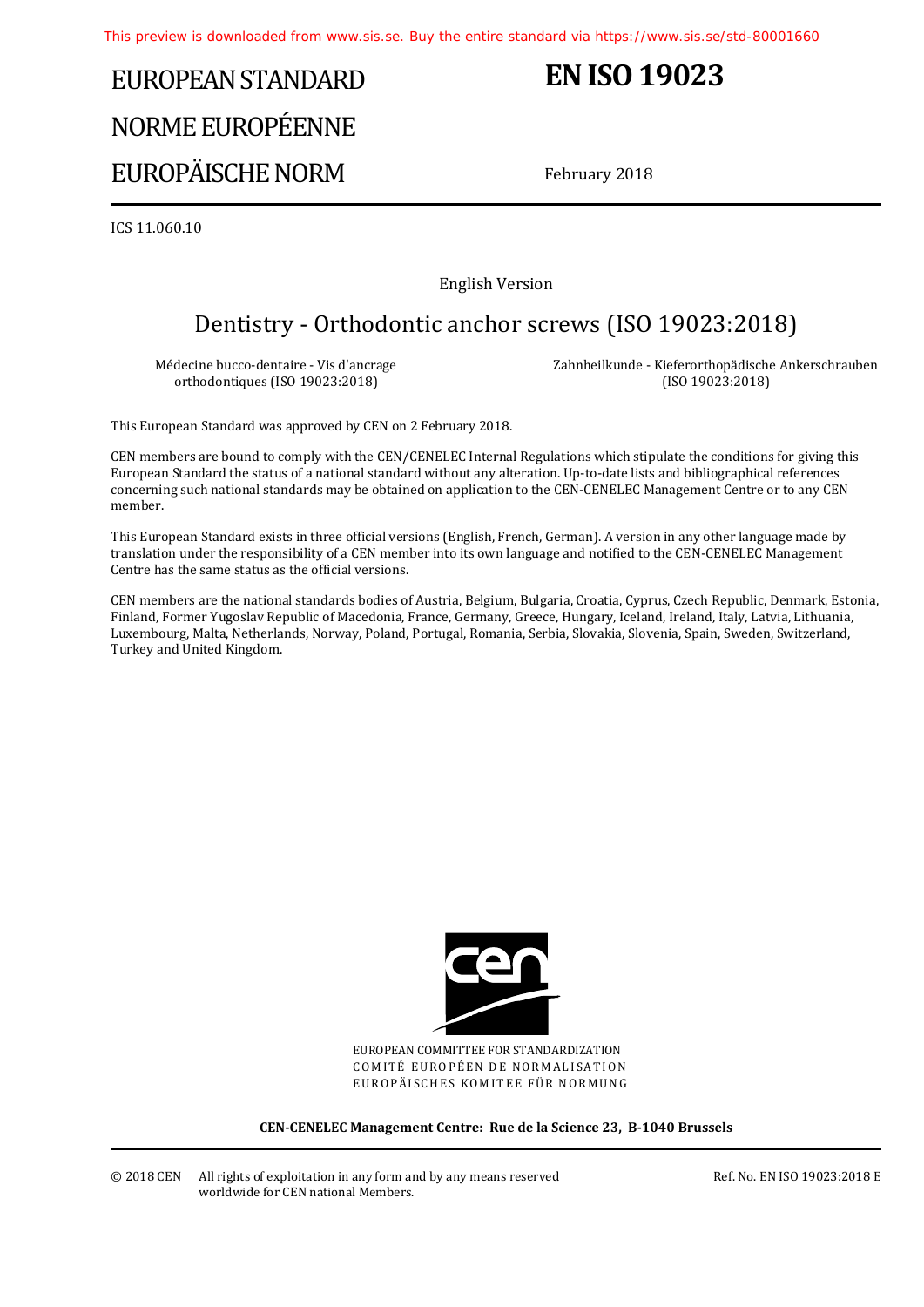### SS-EN ISO 19023:2018 (E)

## **Contents**

Page

|   | European foreword                                                                                                                                                                                                                                                                                                                             |  |
|---|-----------------------------------------------------------------------------------------------------------------------------------------------------------------------------------------------------------------------------------------------------------------------------------------------------------------------------------------------|--|
|   | Introduction with a substitution with a state of the state of the state of the state of the state of the state of the state of the state of the state of the state of the state of the state of the state of the state of the                                                                                                                 |  |
|   |                                                                                                                                                                                                                                                                                                                                               |  |
|   |                                                                                                                                                                                                                                                                                                                                               |  |
| 3 |                                                                                                                                                                                                                                                                                                                                               |  |
| 4 |                                                                                                                                                                                                                                                                                                                                               |  |
| 5 | Requirements 2<br>5.1<br>5.2<br>Hazardous elements 3<br>5.3<br>5.4<br>5.5<br>5.6                                                                                                                                                                                                                                                              |  |
| 6 | $\textbf{Test methods} \textcolor{red}{\textbf{.}} \textcolor{red}{3}$<br>Dimensions 3<br>6.1<br>6.2<br>Torsional performance - insertion torque <b>Exercise According to the Contract Office</b> 3<br>6.3                                                                                                                                    |  |
| 7 | Information to be provided to the user <b>Manufacture of the Section</b> 4<br>General requirements <b>contracts</b> and the set of the set of the set of the set of the set of the set of the set of the set of the set of the set of the set of the set of the set of the set of the set of the set of the set o<br>7.1<br>7.2<br>7.3<br>7.4 |  |
|   |                                                                                                                                                                                                                                                                                                                                               |  |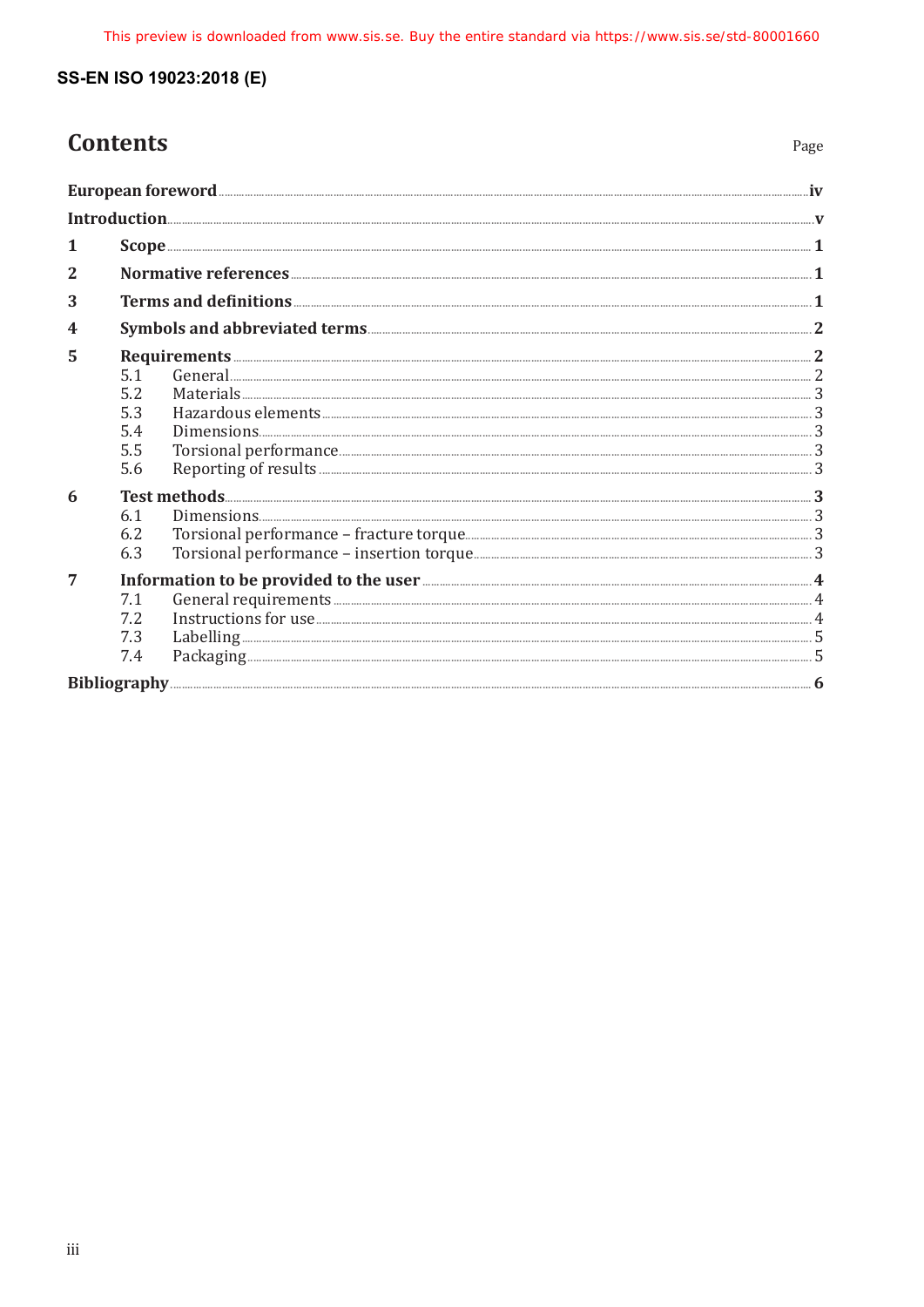**SS-EN ISO 19023:2018 (E)**

## **European foreword**

This document (EN ISO 19023:2018) has been prepared by Technical Committee ISO/TC 106 "Dentistry" in collaboration with Technical Committee CEN/TC 55 "Dentistry" the secretariat of which is held by DIN.

This European Standard shall be given the status of a national standard, either by publication of an identical text or by endorsement, at the latest by August 2018, and conflicting national standards shall be withdrawn at the latest by August 2018.

Attention is drawn to the possibility that some of the elements of this document may be the subject of patent rights. CEN shall not be held responsible for identifying any or all such patent rights.

According to the CEN-CENELEC Internal Regulations, the national standards organizations of the following countries are bound to implement this European Standard: Austria, Belgium, Bulgaria, Croatia, Cyprus, Czech Republic, Denmark, Estonia, Finland, Former Yugoslav Republic of Macedonia, France, Germany, Greece, Hungary, Iceland, Ireland, Italy, Latvia, Lithuania, Luxembourg, Malta, Netherlands, Norway, Poland, Portugal, Romania, Serbia, Slovakia, Slovenia, Spain, Sweden, Switzerland, Turkey and the United Kingdom.

## **Endorsement notice**

The text of ISO 19023:2018 has been approved by CEN as EN ISO 19023:2018 without any modification.